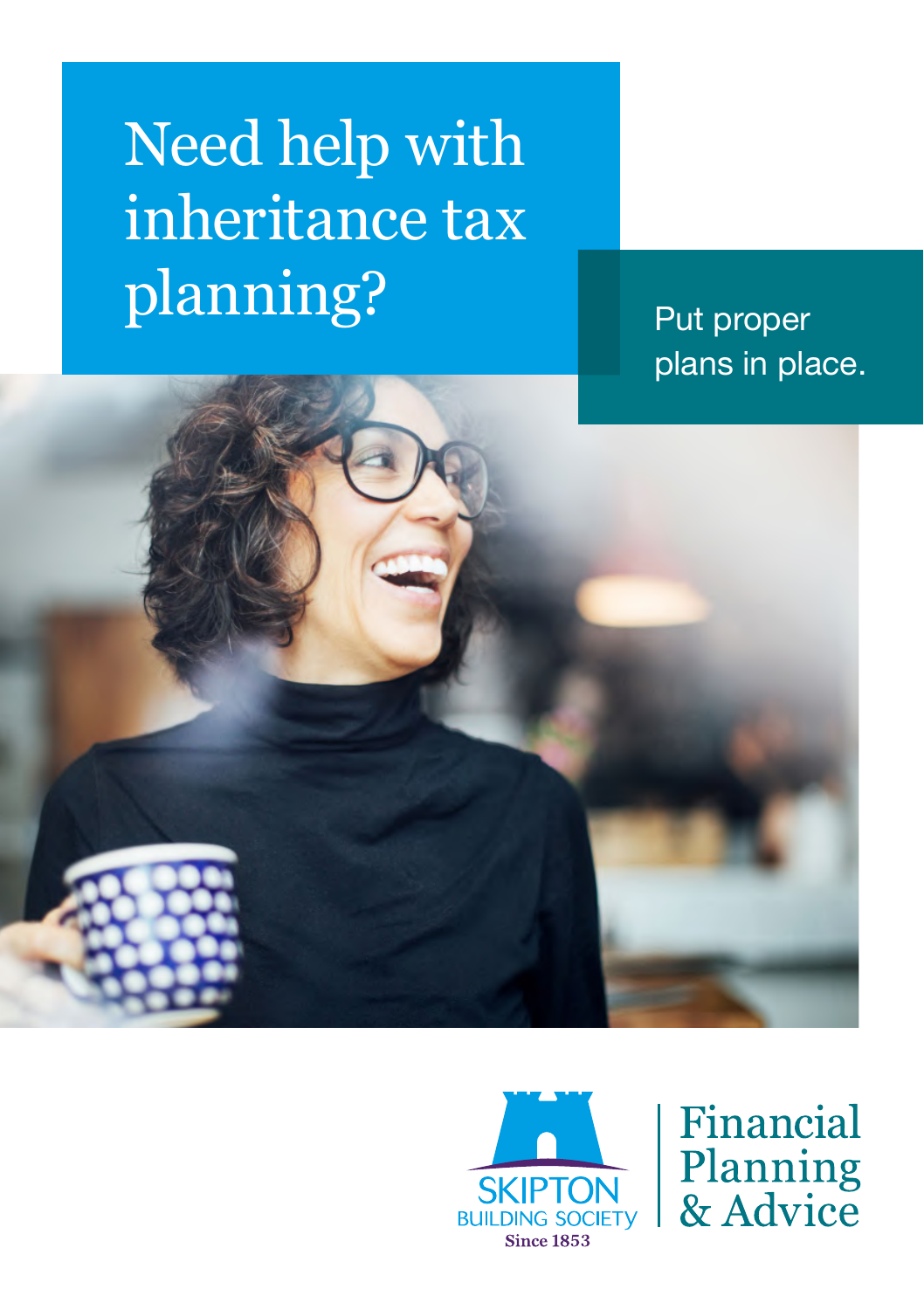## Here to help Radio Times readers like you

The choices you make around your finances now could make a real difference to your financial future. So it's really important to get those financial decisions right, to help you make stronger long-term plans.

At Skipton Building Society, we're proud to be working with the Radio Times to help readers like you think about your future goals. Our friendly, no-obligation service could help you build a financial plan tailored to your needs. We are the UK's fourth largest building society and have over 30 years' experience in offering a financial advice service.

We could support you with thinking about the options available to you. With our advice, you'll be able to make informed decisions about your future.

### Family is important

When it comes to your own loved ones, you'll want the best for them. Which is why it's worth looking into inheritance tax. By understanding the ins and outs, you can find out if your loved ones could be affected by inheritance tax in the future – and start addressing it as soon as possible.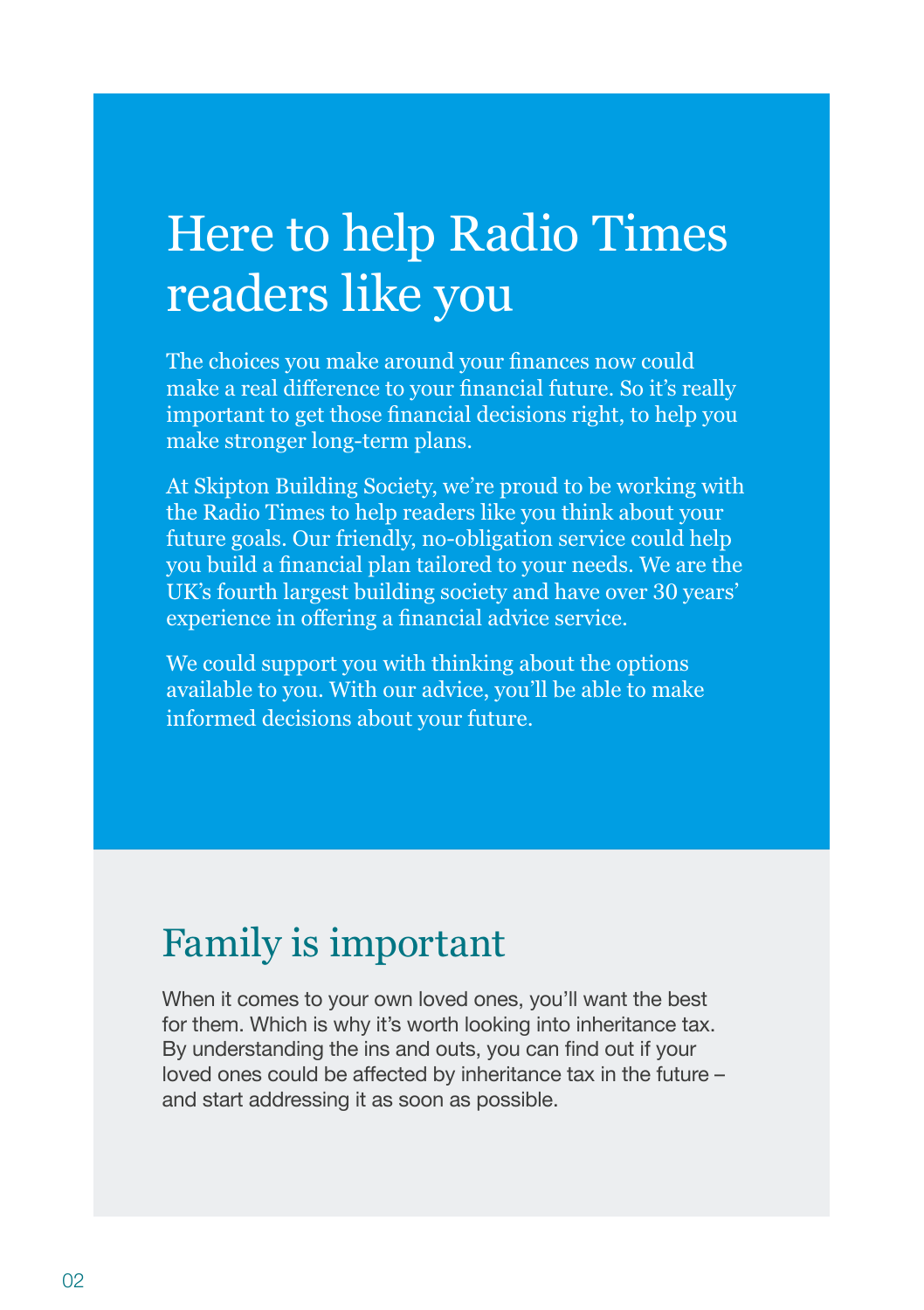

### What is inheritance tax?

Inheritance tax is based on how much your estate is worth when you die. If the amount exceeds a certain threshold – your nil rate band - anything above it will usually be charged at 40%, which means your loved ones might not end up with as much as you'd like.

### Your estate isn't just your home

It includes other belongings (minus any liabilities, like your mortgage or credit card debts), such as:

- your home and furniture
- jewellery
- a holiday home (in the UK or overseas)
- savings and investments
- land
- cars
- antiques and artwork.

It's important to factor everything in when you're working out the value of your estate. You might even be surprised at how much it's worth. We can help you work it out if you'd like some support.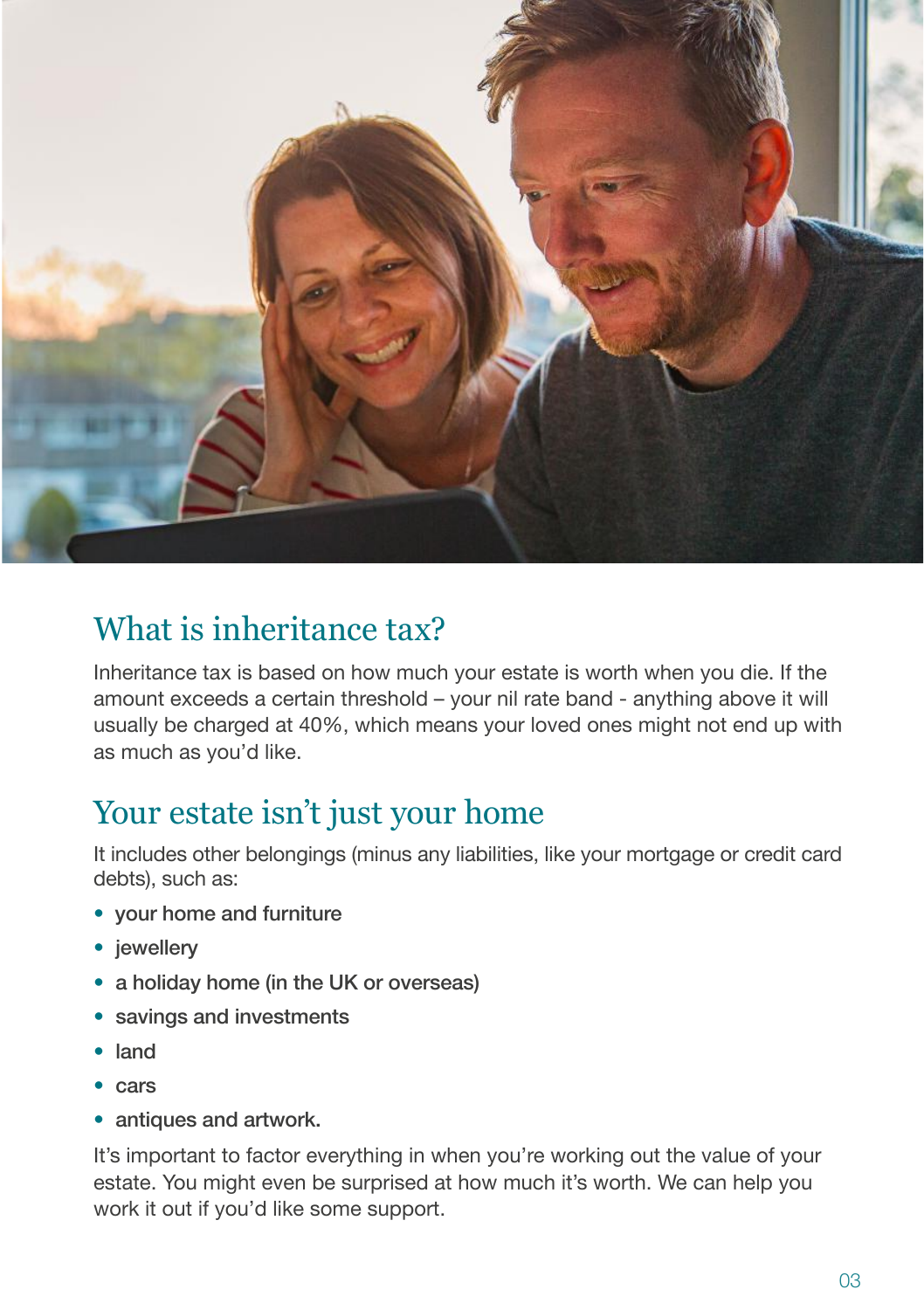## The nil-rate bands

If you're single or divorced, your nil rate band is currently £325,000. If you're in a married couple, civil partnership or widowed, it's up to £650,000.

On top of these thresholds, there's also the residence nil rate band – worth £175,000 (all thresholds will stay the same until 2026).

**Please note, asset values and nil rate bands could change over time.**

> **[radiotimesmoney.com/financial-advice](http://radiotimesmoney.com/financial-advice) 0345 266 0979**

 $\begin{array}{c}\n\boxed{11} \\
\text{or } \\
\text{or } \\
\text{or } \\
\text{or } \\
\text{or } \\
\text{or } \\
\text{or } \\
\text{or } \\
\text{or } \\
\text{or } \\
\text{or } \\
\text{or } \\
\text{or } \\
\text{or } \\
\text{or } \\
\text{or } \\
\text{or } \\
\text{or } \\
\text{or } \\
\text{or } \\
\text{or } \\
\text{or } \\
\text{or } \\
\text{or } \\
\text{or } \\
\text{or } \\
\text{or } \\
\text{or } \\
\text{or } \\
\text{or } \\
\text{or } \\
\text{or } \\
\text{or } \\
\text{or } \\
\$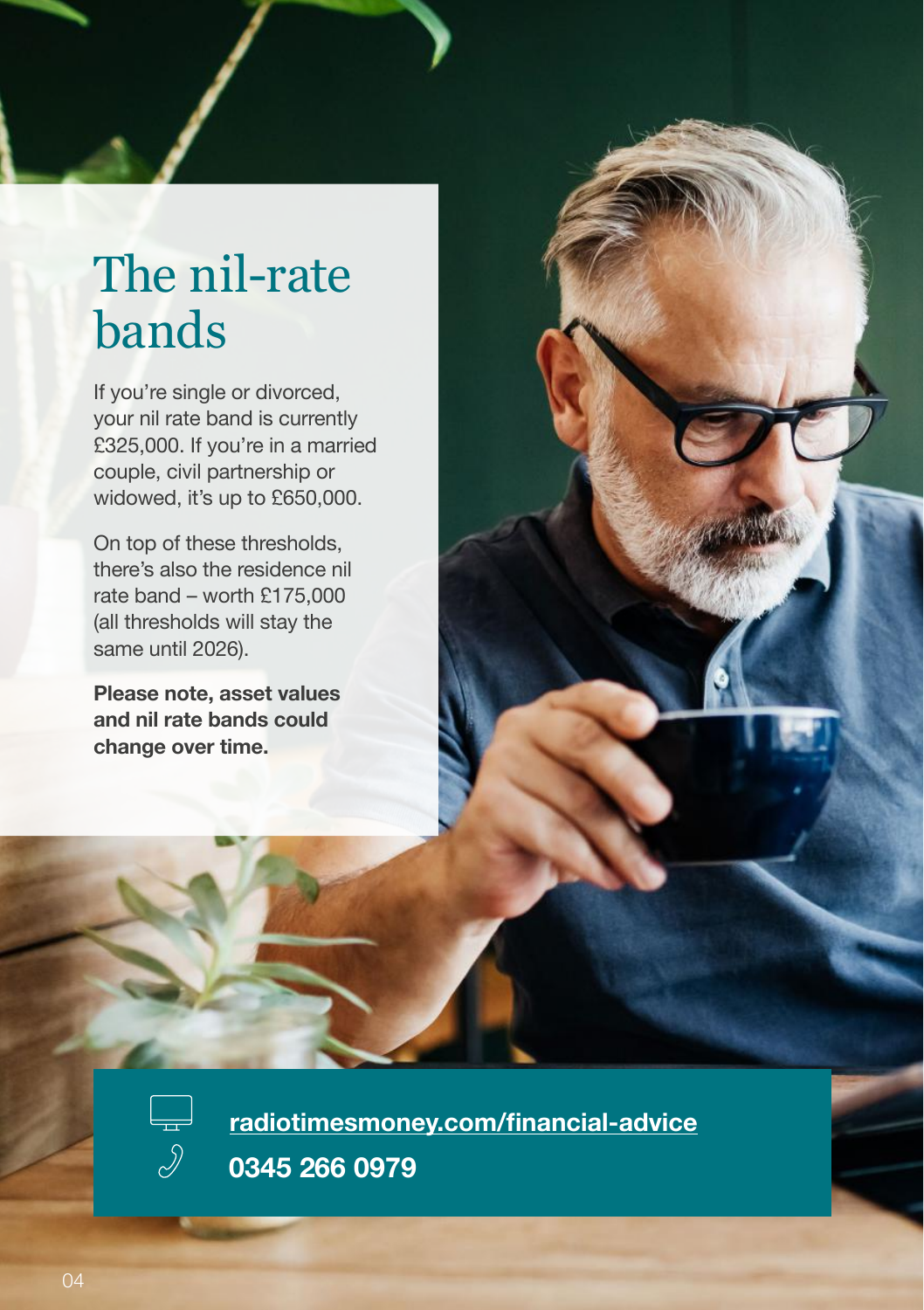

### **Your Will**

A Will is one of the most effective ways to reduce inheritance tax, because you can make plans around how you want your belongings to be distributed.

### **Gifts**

Each year, you can give away £3,000 free from inheritance tax. You can also give smaller gifts (up to £250) to different people each year. There are other gift allowances too, which we can discuss with you.

### **Gifts to trust**

If you don't want your beneficiaries to receive a gift straight away, trust planning might be more suitable. It allows you to place money into a suitable investment, which is then wrapped in trust.

### **Other gifts**

Beyond annual gifts and trusts, you also have the option to give even bigger financial gifts. You'll need to survive at least seven years from the date you gave the gift for it to be completely free of inheritance tax.

# Time is crucial to your plans

The longer you leave Inheritance tax planning, it may result in a fewer number of these options being available and could become more expensive. So it can be good to seek help sooner rather than later.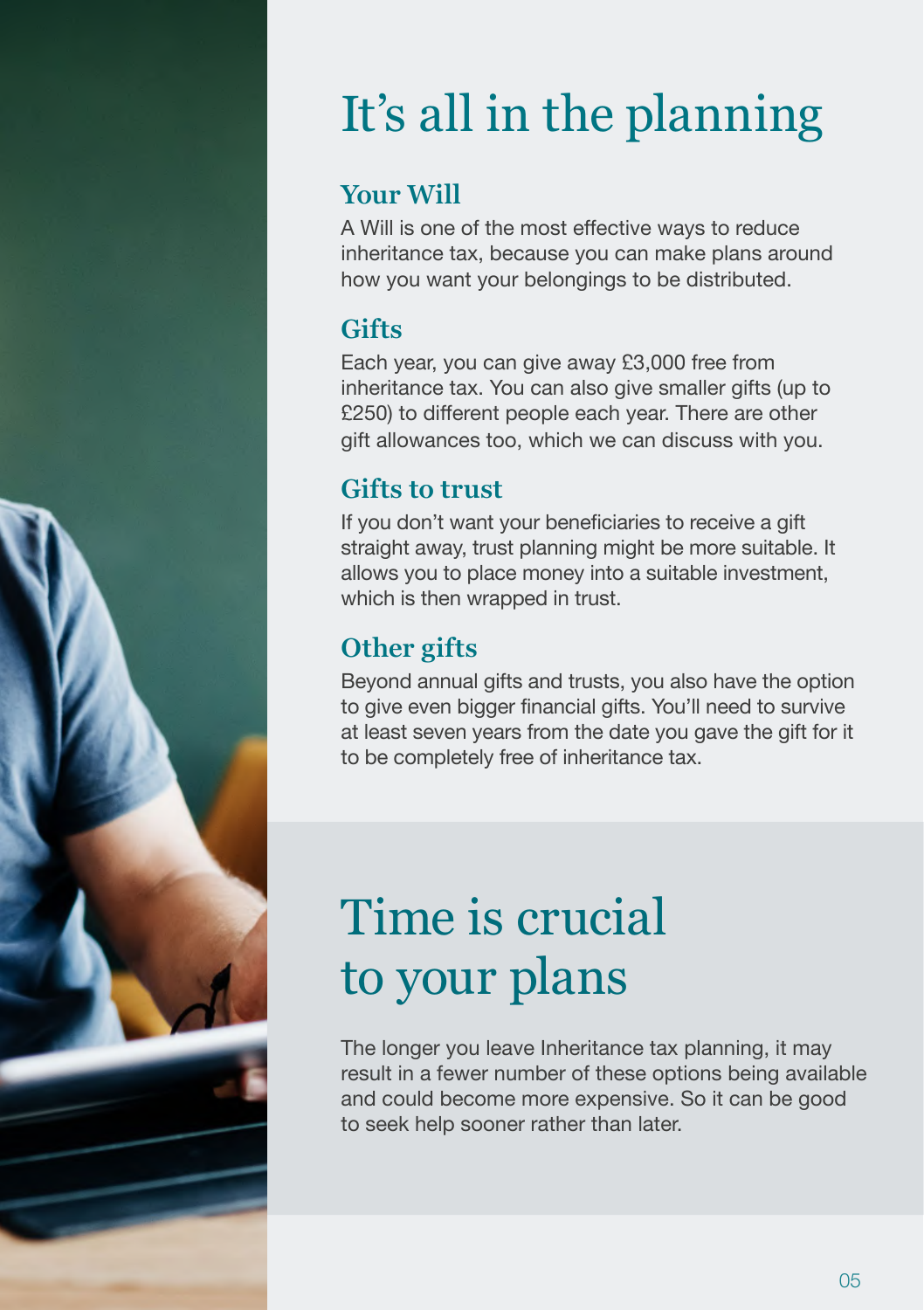# Calculating how much your estate is worth

**You can use the below form to calculate the value of your estate.** (Include your partners assets too, if applicable.)

| House value (main residence only)                                                                                                       |     | £                 |
|-----------------------------------------------------------------------------------------------------------------------------------------|-----|-------------------|
| Personal possessions and valuables - i.e. home contents                                                                                 | $+$ | E                 |
| <b>Savings and investments</b> - i.e. banks, building societies,<br>National Savings, ISAs, bonds, shares, unspent tax free<br>cash etc |     | $+$ £             |
| <b>Other assets</b> - i.e. holiday home(s)/investment property(ies)<br>in the UK/abroad, cars, boats etc                                |     | $+$ 2             |
| <b>Business assets</b> - i.e. part share in company/business,<br>estimate value of holding                                              |     | $+$ $\Omega$      |
| Life assurance                                                                                                                          |     | $+$ $\mathbf{E}$  |
| Subtract amount of these death benefits under Trust                                                                                     |     | $-\mathbf{F}$     |
| <b>Total gross assets</b>                                                                                                               |     | $=$ $\mathcal{L}$ |
| Have you included all joint assets with your partner?                                                                                   |     | Y<br>N.           |
| <b>Subtract debts</b> - i.e. mortgages, credit cards etc                                                                                |     | £                 |
| <b>Total net assets</b>                                                                                                                 |     | $=$ £             |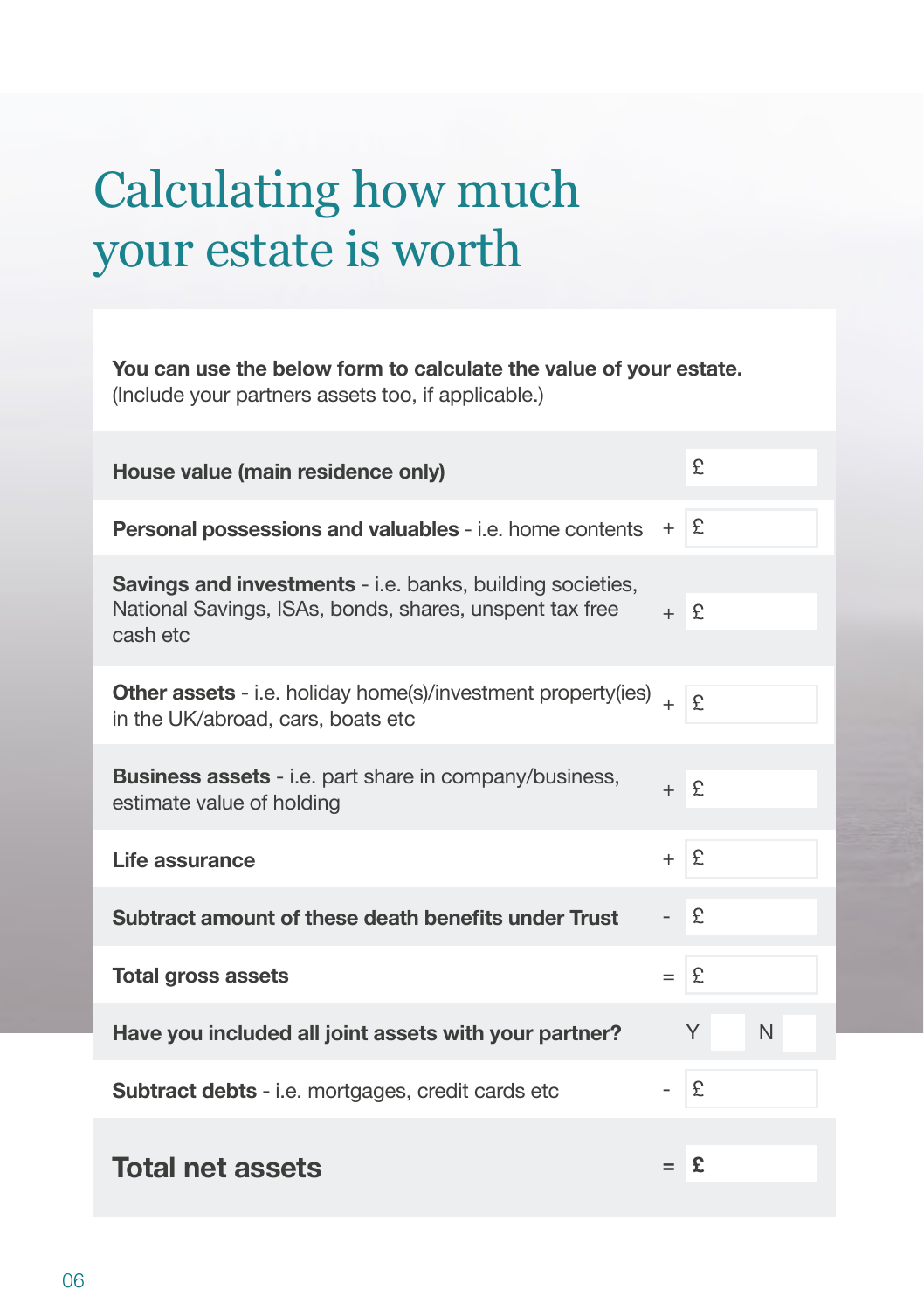



**[radiotimesmoney.com/financial-advice](http://radiotimesmoney.com/financial-advice) 0345 266 0979**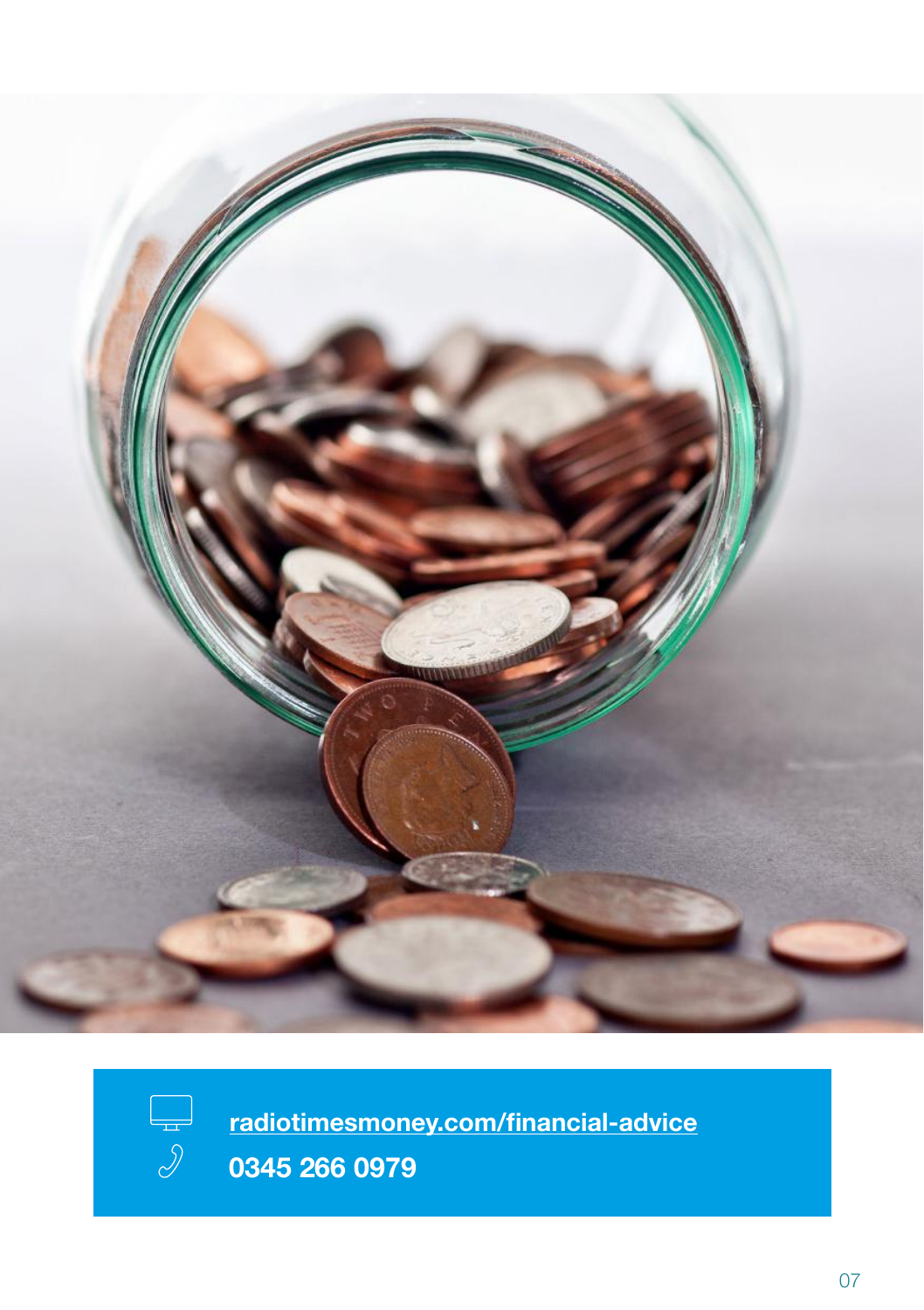## We're here to help you

Inheritance tax is complicated, which is why it's good to talk to an expert. We've already helped thousands of people put meaningful inheritance tax plans in place and we'd love to help you and your family too.



#### **It's free to find out if we can help**

During a quick phone call, we'll help you calculate the value of your overall estate to see if your loved ones might be affected by inheritance tax. If you're happy to speak to an adviser, we'll arrange an appointment for you in branch, or by video link.



#### **Getting to know you**

The first meeting is a chance for us to get to know you, build a picture of your financial situation and help you work out how you feel about risk and reward when it comes to your money.

**Some areas of inheritance tax planning aren't regulated by the Financial Conduct Authority. Some solutions may put your capital at risk, so you might get back less than you originally invested. Thresholds depend on your individual circumstances and prevailing legislation, both of which may change in the future.**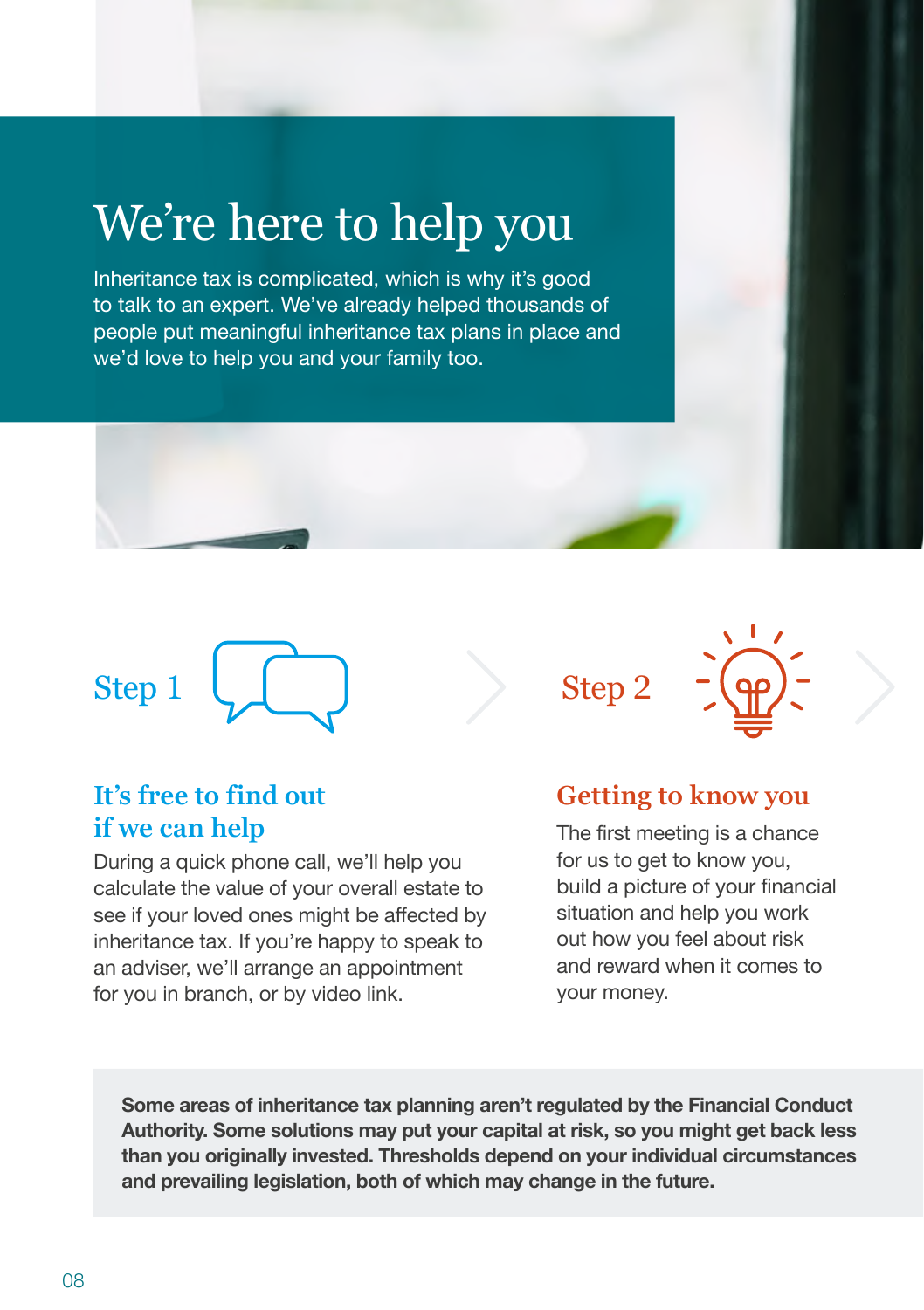



#### **Your personalised plan**

Your adviser will work closely with in-house experts to look at suitable inheritance tax solutions for you and build a personalised plan that could help you address your potential liability.



#### **No pressure to act**

All recommendations will be presented to you in detail and you'll be under no obligation to act on anything discussed. We'll give you all the time you need to make a decision and a charge will only apply if you decide to go ahead with our advice.



**[radiotimesmoney.com/financial-advice](http://radiotimesmoney.com/financial-advice) 0345 266 0979**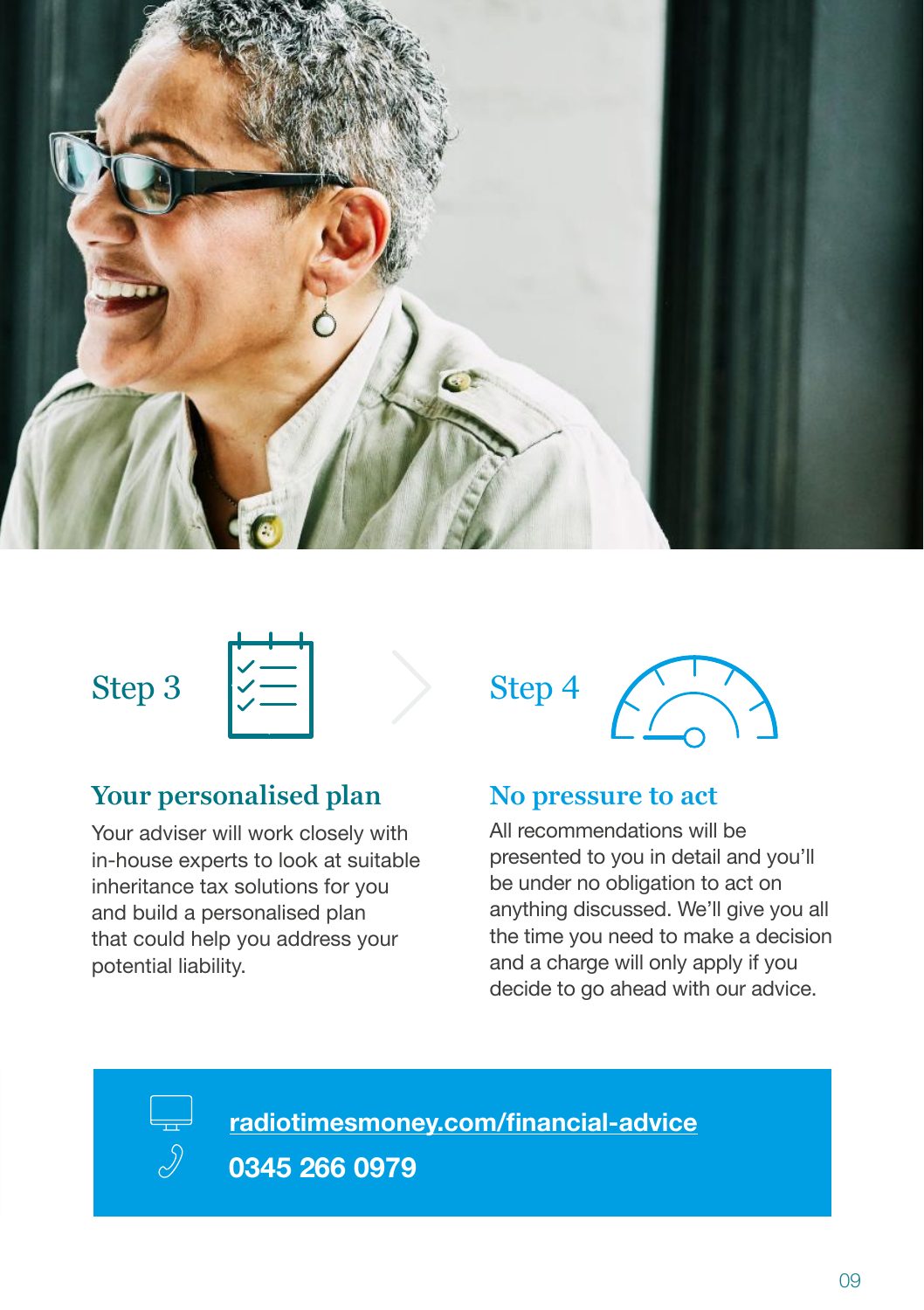# Don't take our word for it

We're pleased to have helped lots of our customers plan for the future with financial advice to suit their needs. Here's what Ann had to say.

"Throughout the whole process I was given advice and then given plenty of time to go away and decide what I felt comfortable with. My adviser was very knowledgeable, and I felt comfortable talking with him."

Ann Brown, Skipton Customer.



Based on 2,993 customer reviews and correct as at 06/12/2021.

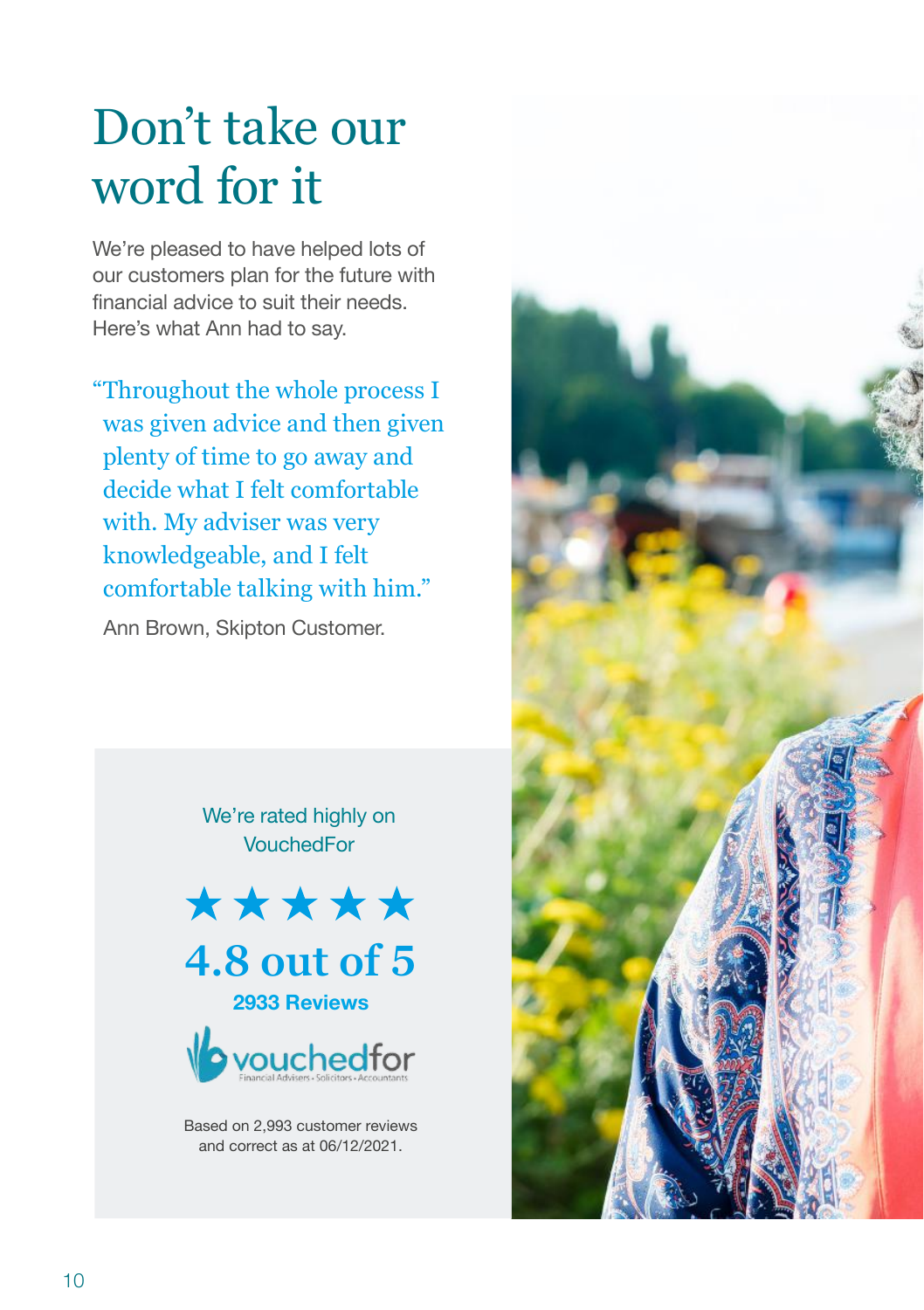

# Financial planning that works for you



#### **Personalised service**

Your future is unique. That's why all the advice and support we offer is based on you, your circumstances and your goals.



**RESSURE** romi

#### **No charge to hear our advice**

A review with Skipton is simply a chance to work out a suitable financial solution for you. How you proceed is entirely up to you and there's no charge to hear our recommendations.

#### **Our no pressure promise**

We'll never pressure you into taking any of our products or services. We'll only ever give you options, answers and all the time you need.

**[skipton.co.uk/advice](http://skipton.co.uk/advice ) 0345 266 0979 [radiotimesmoney.com/financial-advice](http://radiotimesmoney.com/financial-advice)**